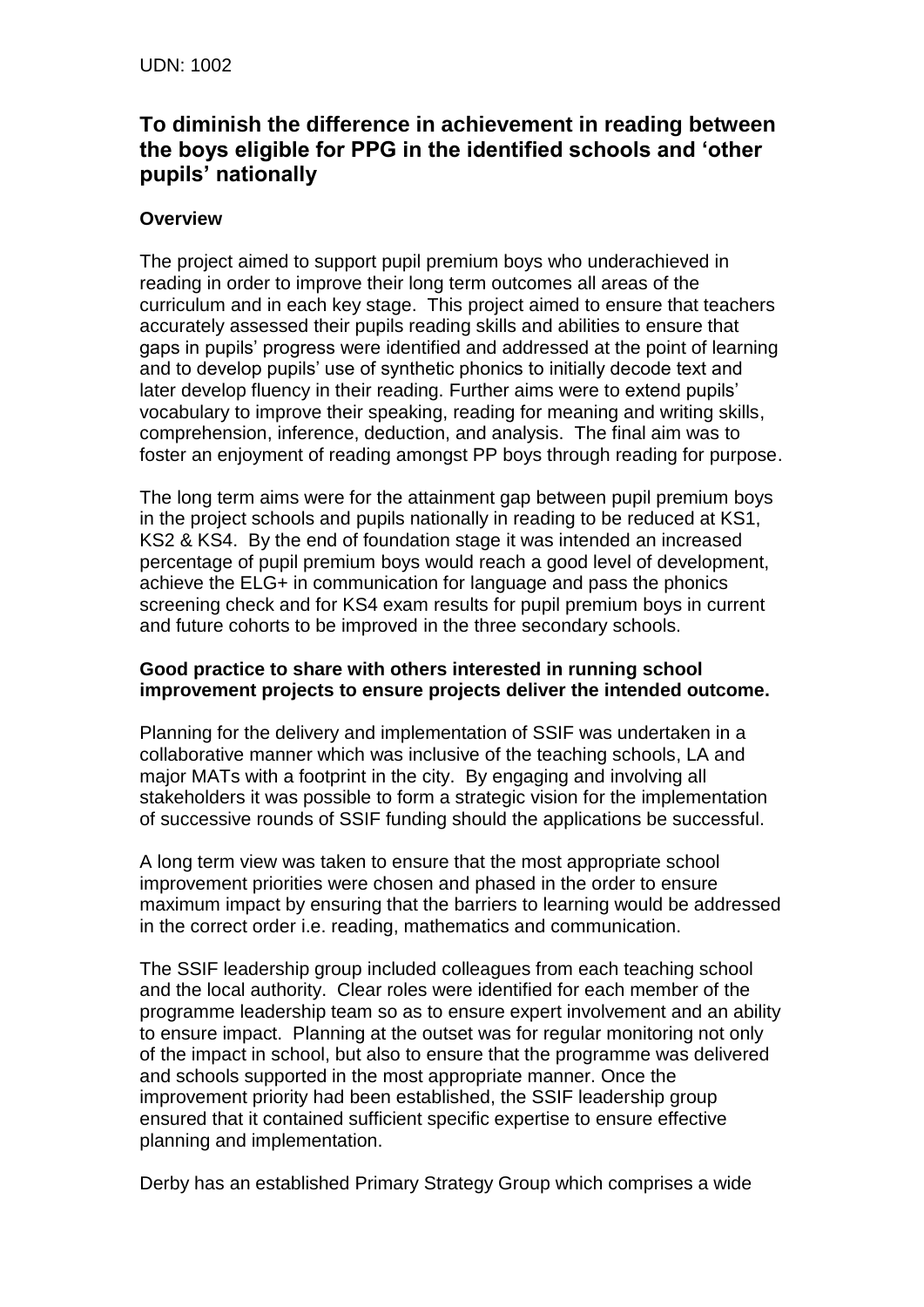range of stakeholders, including head teachers, trusts, teaching schools, the research school, LA and PVI providers. Leaders of the SSIF programme were members of this group, thereby ensuring coherence with city wide provision. This ensured that plans for PSG provision complimented those of SSIF, thereby ensuring schools were provided with a clear strategic vision for school improvement in the city. Subsequent PSG programmes e.g. KS2 reading, were, therefore, able to complement the SSIF offer whilst communicating to schools the overall focus on reading as the city priority for 2017/18.

A clear school improvement priority was identified which stakeholders agreed was a major barrier to pupil progress in Derby City. Analysis showed that two-thirds of the total gender gap in reading at KS2 can be attributed to the fact that boys begin school with lower levels of language and attention skills than girls. In addition to the poor language skills of boys, issues that have an impact on reading outcomes are the under identification of poor language skills which prevents appropriate support being delivered early. Disadvantaged boys in the identified schools have significantly lower attainment at the end of all phases when compared to 'other' boys. This under-achievement impacts on their ability to achieve their potential in all areas of the curriculum, including in writing currently and in later key stages.

A clear and specific programme objective was identified by analysis of a range of available information and data. The objective of the programme was: "To diminish the difference in achievement in reading between the boys eligible for PPG in the identified schools and 'other pupils' nationally." By establishing a clear programme objective it was possible to identify the specific elements which must be addressed in order to secure improvement. .

A number of common lessons which may be helpful when planning future programmes:

1. Collaboration between teaching school alliances, local multi-academy trusts and the local authority. By working collaboratively in a strategic manner the connectively which can be achieved is far more likely to improve outcomes for our pupils than working independently. Through this programme, the benefits of joint working were made visible leading to a commitment from the Derby City teaching school alliances to work collectively was established.

2. Integration with established school improvement structures is required to ensure sustainability. The SSIF programme embedded this approach from a senior leadership level within the TSAs and has built strong partnerships with the city-wide primary strategy group and school improvement working group.

3. Identify the common issue which will make the biggest difference; the most appropriate priority must be chosen at the right time. This was undertaken with the support of the Local Authority to ensure all evidence was taken into account and that a long term strategy could be communicated across all schools and to a range of appropriate audiences.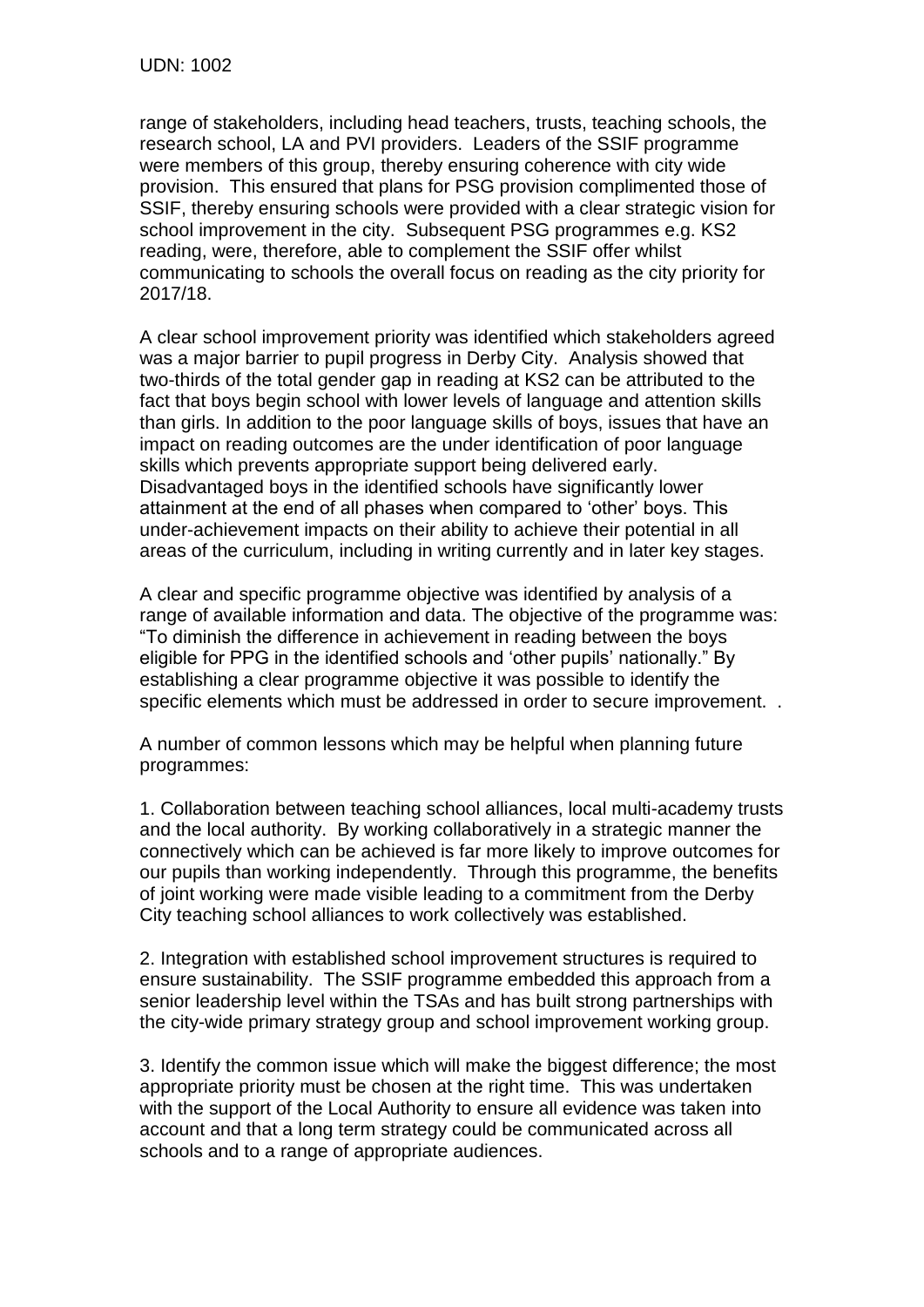4. Knowledge of schools and their context including staffing, their skill level and the barriers to improvement. Use a range of pupil-level data sources to identify the nature and magnitude of challenges and problems was the starting point, however, understanding of school level context is essential to ensure engagement and effective implementation.

5. Build leadership capacity to lead the development at all levels. Establish leadership commitment to addressing the common issue; all staff must buy in to the chosen approach. Time was taken prior to the launch of the programme to ensure that TSAs, Trusts, and the Local Authority shared a clear vision for the programme. The pace of implementation required that this vision could only be shared and developed with schools after they had committed to be involved, during and after the programme launch.

6. Build a learning community within schools and beyond to create momentum around the issue. The Reading Programme Leader and SLE group became a major strength of the programme. It created and maintained a clear focus on the vision for the programme and was increasingly responsive to the leadership needs of schools. It provided a vehicle to share best practice and provide peer challenge to inform next steps actions.

7. Develop a range of CPLD to meet the needs of all adults at the right level. From the outset, the reading programme assessed the needs of all adults working in the classroom, including leaders, teachers and teaching assistants and was able to adapt and be responsive to school needs. This was increasingly possible in the second year of the programme as school needs were more clearly understood and trust and understanding had been built between the schools and the improvement strategy team.

8. Consider the needs of all adults involved with children. The reading programme initially consisted of three evidenced based approaches which were chosen by schools as a result of completing a staff confidence survey and input at the programme launch. The role of support and challenge by a project leader is essential to ensure impact.

9. Evaluate & respond throughout the project to ensure impact. It is important to evaluate the impact of the activity throughout the programme and, where necessary, amend the approach and support to ensure it will deliver the maximum impact. As the reading leader group became more established the school specific barriers to reading were able to be addressed through bespoke support.

10. Plan for sustainability & succession planning from the start of the programme planning.

## **Sustainability measures taken by projects to ensure improvement are sustained beyond the funding period.**

School leadership of reading developed, through coaching, through the life of the programme to build increased capacity to sustain focussed improvement.